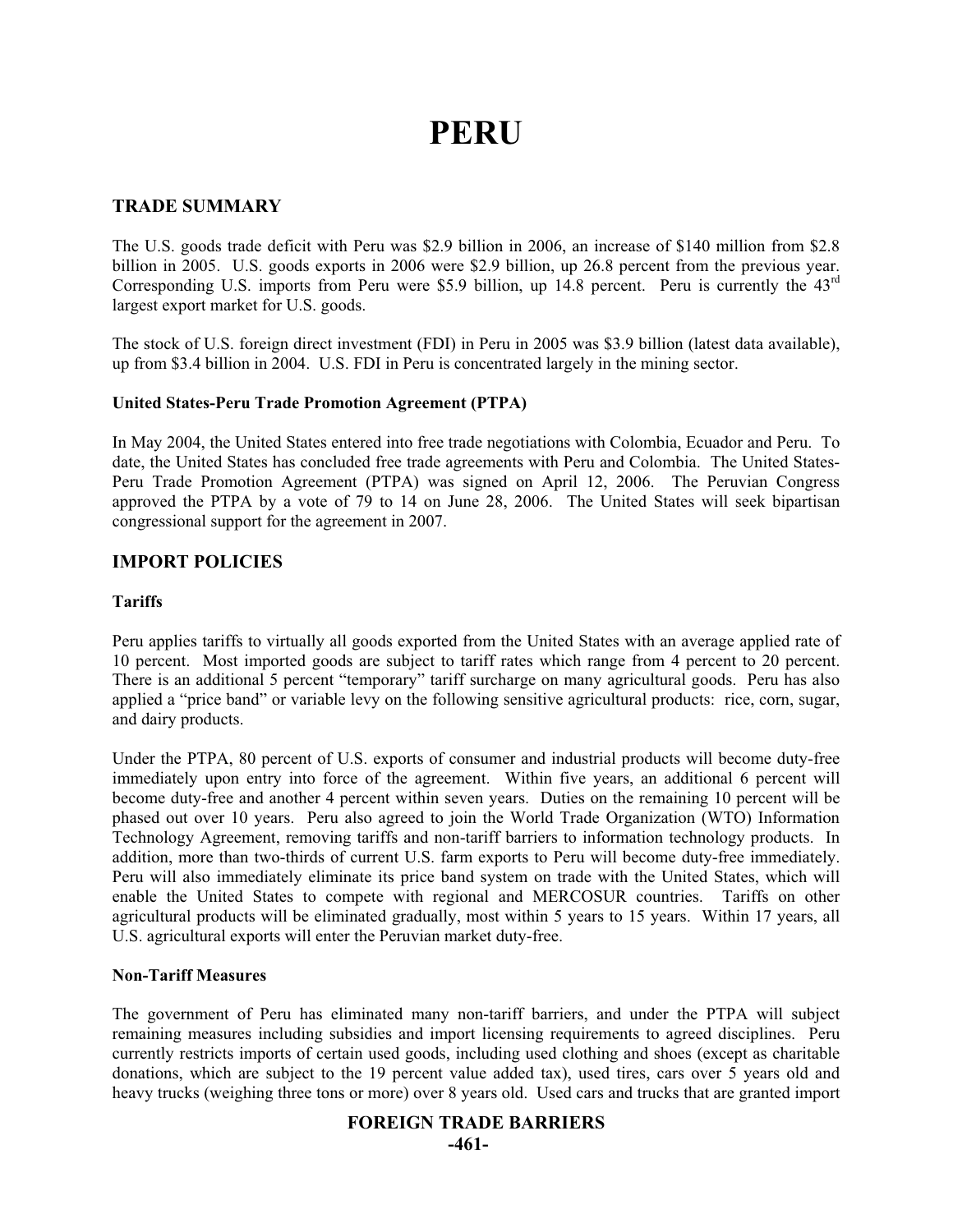permits must pay a 45 percent excise tax – compared to 20 percent for a new car – unless they are refurbished in an industrial center in the south of the country upon entry, in which case they are exempted entirely from the excise tax. Additionally, Peru's prohibitions on the importation of used goods apply to U.S. remanufactured goods. Under the PTPA, Peru affirmed that it would not adopt or maintain prohibitions or restrictions on trade in remanufactured goods, and those certain existing prohibitions on trade in used goods would not apply to remanufactured goods. Upon entry into force of the agreement, this commitment will provide new and significant export opportunities for firms involved in remanufactured products such as engines, automotive parts, mining and construction equipment, transportation machinery, medical equipment and computers.

For textile and apparel products and footwear, Peru requires that in addition to the name of the manufacturer, the label must also include the name and address of the importer or distributor. Industry reports that such information is difficult if not impossible to know during the construction process when permanent labels are attached. The re-labeling of products upon entry to meet these requirements results in additional costs and delays.

SENASA (Servicio Nacional de Sanidad Agraria), the national plant and animal health agency, is responsible for protecting Peru from the introduction of non-native animal and plant health diseases. SENASA establishes the import requirements for agricultural products including meat, live animals and animal genetics. U.S. exports are eligible for entry into Peru provided that proper certification is obtained and accompanies each shipment.

In 2006, the United States Government and the government of Peru resolved a number of significant sanitary and phytosanitary (SPS) and technical standards issues. Specifically, the two governments reached agreements addressing Peru's bans or restrictions on imports of U.S. beef and beef products (related to Bovine Spongiform Encephalopathy), poultry and poultry products (related to avian influenza), pork and pork products, and rice. The government of Peru has implemented these agreements through a series of resolutions and decrees. For example, in October 2006, Peru issued a Supreme Decree permitting the importation of all U.S. beef and beef products, except high risk materials, when accompanied by a sanitary certificate issued by the U.S. Department of Agriculture's Food Safety and Inspection Service. In addition, Peru formalized its recognition of the equivalence of the U.S. meat and poultry inspection systems, and eliminated a rice quality standard that discriminated against imports of U.S. rice.

With regard to Peru's importation of U.S. paddy rice, the government of Peru is nearing completion of its pest risk assessment on this product.

# **GOVERNMENT PROCUREMENT**

In 2002, in an effort to support national companies, Peru began adding 20 points (on its rating scale of 100) to bids by Peruvian firms on government procurement contracts. U.S. pharmaceutical and medical equipment firms raised concerns about this practice with regard to bidding on Health Ministry purchases, as did companies operating in other sectors. U.S. firms contended that the 20-point margin was excessive, giving unfair advantage to Peruvian competitors that would otherwise lose these bids on cost or technical grounds. Once the PTPA enters into force, Peru will not be able to apply preferences to procurement covered by the PTPA.

The PTPA will provide for fair, non-discriminatory, and transparent opportunities for U.S. companies to bid on contracts from Peruvian government procurement contracts. The PTPA covers the purchases of

# **FOREIGN TRADE BARRIERS**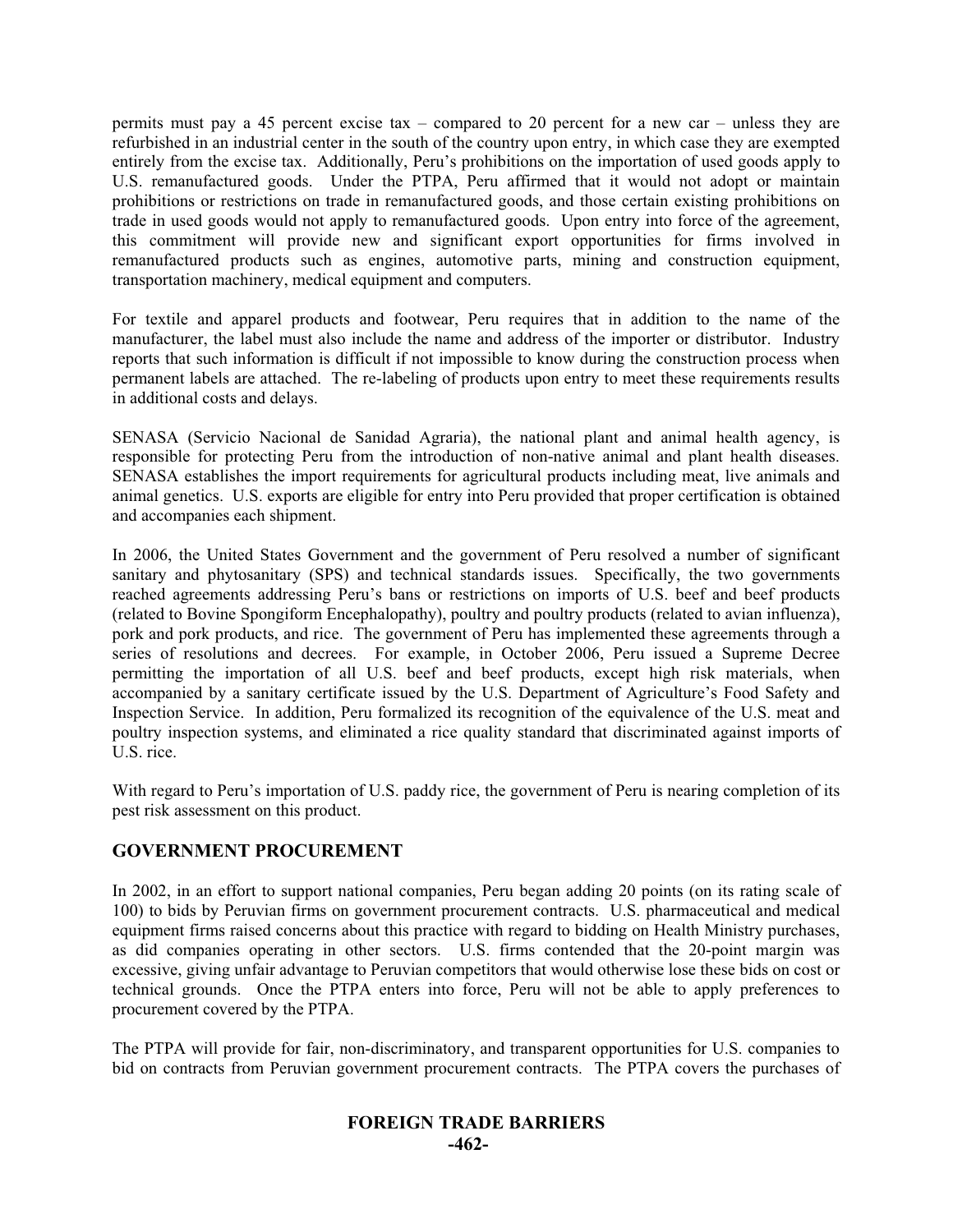most Peruvian central government entities, including state owned enterprises, Peru's oil company, and its public health insurance agency.

Peru is not a signatory to the WTO Agreement on Government Procurement.

# **INTELLECTUAL PROPERTY RIGHTS (IPR) PROTECTION**

Concerns remain about the adequacy of IPR law enforcement in Peru, particularly with respect to the relatively weak penalties imposed on IPR violators. At the end of 2006, the Peruvian government assigned intellectual property case responsibilities to four national courts and one appeals court. Peru also now has three special prosecutors' offices that handle intellectual property issues. Public awareness of the importance of IPR protection must be increased.

The provisions agreed to in the PTPA's IPR chapter will bring about a number of important improvements in Peru's protection of IPR, including with respect to: protection of trademarks used in Internet domain names; strengthened measures to prevent the circumvention of technological devices for preventing Internet-based copyright piracy; protection of test data and trade secrets submitted in connection with regulatory approval for pharmaceutical and agricultural chemical products; and provision of deterrent penalties against piracy and counterfeiting.

#### **Copyrights**

Peru's 1996 Copyright Law is generally in line with international standards. Peru joined the World Intellectual Property Organization (WIPO) Copyright Treaty in July 2001 and the WIPO Performances and Phonograms Treaty in February 2002. Although most of the provisions of these two WIPO treaties are included in Peru's 1996 Copyright Law, officials at Indecopi **(**the IPR administrative agency**)** have acknowledged the need for additional legislation in order to clarify the rights of artists and producers.

In July 2004, the Peruvian government published a Supreme Decree establishing the Law of Artists, Interpreters, and Music to protect the interests and rights of those involved in the creative arts, including performers and producers of musical recordings and motion pictures, from acts of piracy. The decree stated that blank optical media was being used for "private copies," and piracy of media and software, violating copyright laws. Under the law, the Peruvian Artists Association applies a levy on all blank optical discs, which is paid by the manufacturers of blank recording media. The level of pirated software used by government agencies is estimated to reach about 75 percent.

According to the International Intellectual Property Alliance's 2006 estimates, 98 percent of sound recordings and 70 percent of business software in Peru were pirated, representing a loss of \$80.5 million. According to the Business Software Alliance, Peru is in the middle of the pack among Latin American countries in terms of software piracy. According to the Peruvian government, the percentage of central government computers carrying pirated software had been reduced to 41 percent as of the end of 2006. The audiovisual industry estimates a 75 percent piracy rate. Indecopi's Copyrights Office conducted 270 inspections in 2006, 155 of which involved music CDs.

#### **Patents and Trademarks**

Peru's 1996 Industrial Property Rights Law provides the framework for patent protection. In 1997, based on an agreement reached with the U.S. Government, Peru addressed several inconsistencies with the WTO TRIPS Agreement provisions on patent protection and most favored nation treatment for patents. U.S. industry representatives are pleased that Indecopi has shifted the burden of proof in patent

# **FOREIGN TRADE BARRIERS**

**-463-**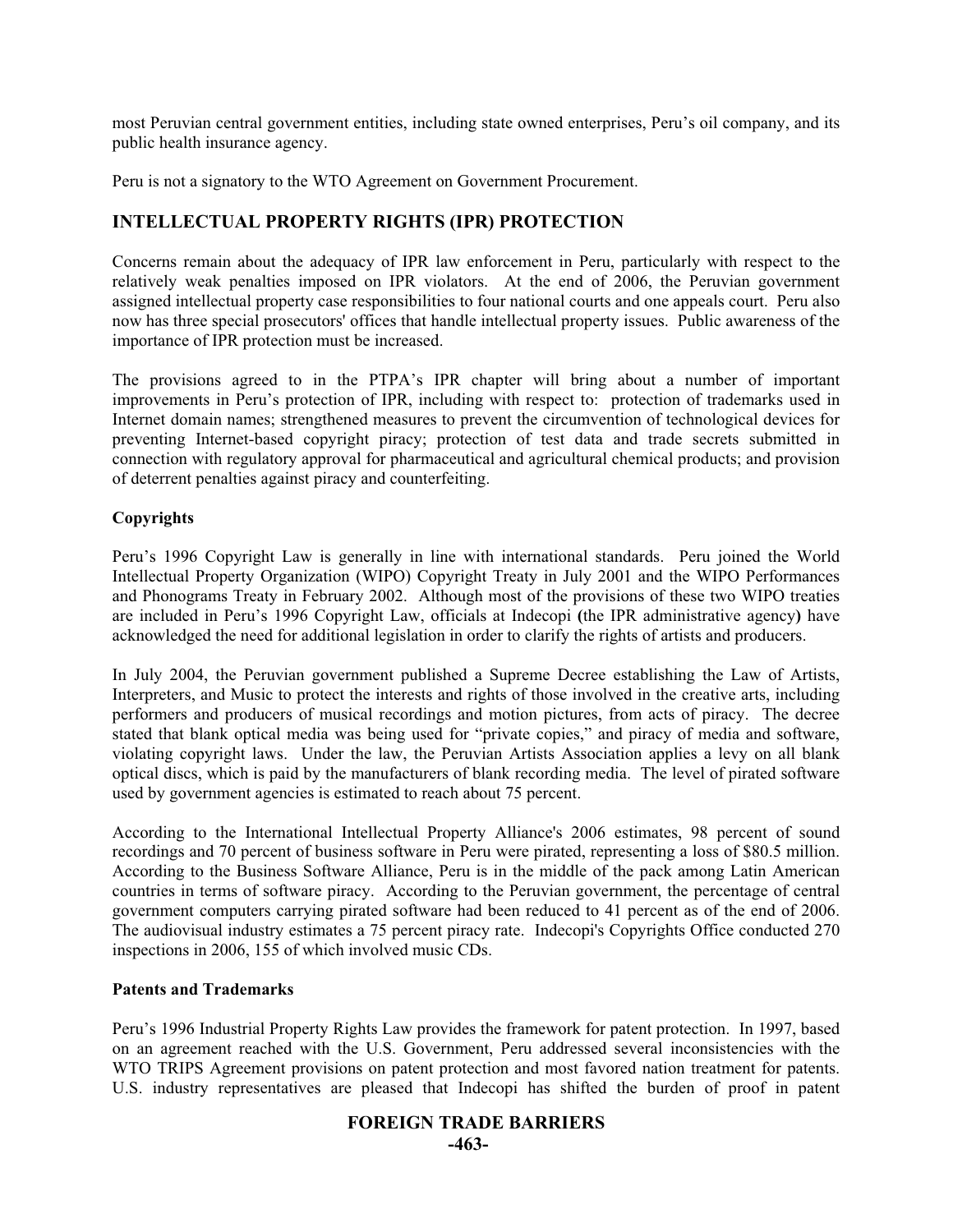infringement cases from the patent holder to the alleged copier. Indecopi has issued preliminary injunctions against presumably illegal copies, and in 2006 U.S. pharmaceutical companies won several important patent infringement court cases. However, the U.S. pharmaceutical and agrochemical industries continue to have concerns about Peru's protection of confidential test data submitted in connection with marketing approval procedures. The PTPA contains provisions intended to address these concerns.

Indecopi's Trademarks Office opened 477 infringement cases in 2006 (67 of them *ex officio*), and conducted 423 inspections (30 of them outside of Lima). During the year, the Trademarks Office found that 224 charges were well-founded, issuing 174 fines (totaling almost \$500,000, the highest total ever) and 44 cautions.

#### **Enforcement**

Despite some Peruvian government efforts to improve enforcement, including increased raids on largescale distributors and users of pirated material, piracy remains widespread, due notably to a failure to apply vigorously deterrent penalties. The judicial problems should improve now that Peru has five courts and three prosecutors' offices that can specialize in IPR cases.

#### **SERVICES BARRIERS**

Under the services chapter of the PTPA, Peru will assume commitments to provide non-discriminatory treatment and market access in a substantial number of services sectors. These commitments significantly improve upon Peru's WTO commitments in terms of sectors covered and elimination of restrictions in sectors such as advertising, construction and engineering, energy, information, express delivery, and entertainment, including audiovisual and broadcasting. The chapter also commits Peru to increased regulatory transparency and to free transfers associated with the supply of a service.

#### **Financial Services**

The financial services chapter also provides secure access and nondiscriminatory treatment across most banking, insurance and securities sectors, and improves U.S. companies' ability to provide portfolio advice and certain kinds of insurance on a cross-border basis.

#### **Telecommunications**

Peru is continuing the process of developing a competitive telecommunications market. OSIPTEL, Peru's telecommunications regulator, has established a time frame to lower average mobile termination rates by more than half over a period of four years, from 2005 levels of roughly \$0.21 to under \$0.10 by January 2009. Suppliers claim that unconstrained pricing by the dominant supplier has created significant barriers to competition in the wireless sector. Continued oversight and review of these rates by OSIPTEL will be important to achieving progress in addressing concerns raised by suppliers.

#### **INVESTMENT BARRIERS**

National treatment for foreign investors is guaranteed under Peru's 1993 constitution. There are no limitations on the repatriation of capital or profits. Domestic and, increasingly, international arbitration are available for disputes between foreign investors and the government of Peru. Several U.S. companies have chosen to pursue claims through domestic arbitration with mixed results. Under the investment chapter of the PTPA, Peru will assume obligations relating to national treatment and most favored nation

#### **FOREIGN TRADE BARRIERS**

**-464-**